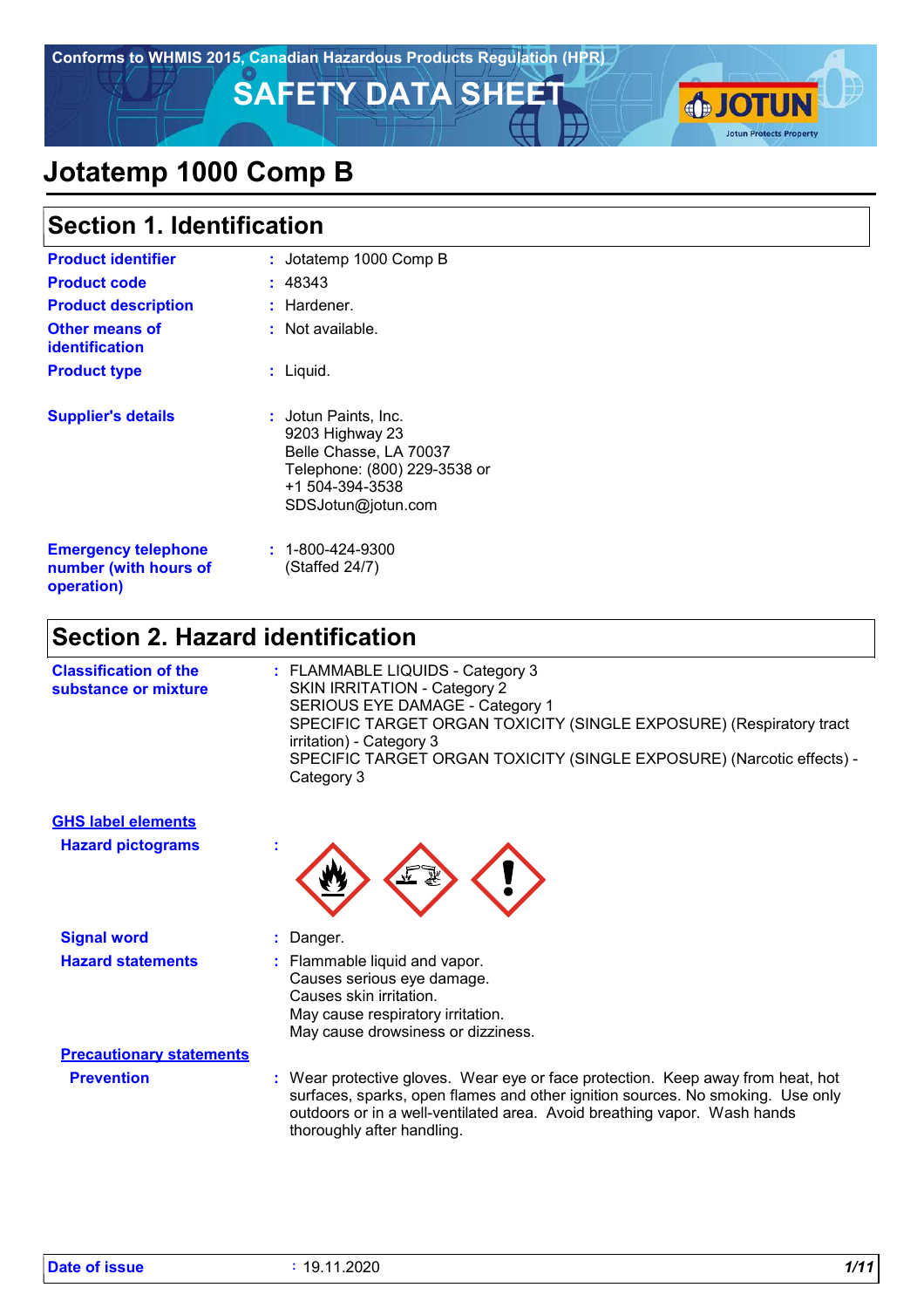### **Section 2. Hazard identification**

| <b>Response</b> | : IF INHALED: Remove person to fresh air and keep comfortable for breathing. Call<br>a POISON CENTER or physician if you feel unwell. IF ON SKIN: Wash with plenty<br>of soap and water. Take off contaminated clothing and wash it before reuse. If skin<br>irritation occurs: Get medical attention. IF IN EYES: Rinse cautiously with water for<br>several minutes. Remove contact lenses, if present and easy to do. Continue<br>rinsing. Immediately call a POISON CENTER or physician. |
|-----------------|----------------------------------------------------------------------------------------------------------------------------------------------------------------------------------------------------------------------------------------------------------------------------------------------------------------------------------------------------------------------------------------------------------------------------------------------------------------------------------------------|
| <b>Storage</b>  | : Store locked up. Store in a well-ventilated place. Keep cool.                                                                                                                                                                                                                                                                                                                                                                                                                              |
| <b>Disposal</b> | : Dispose of contents and container in accordance with all local, regional, national<br>and international regulations.                                                                                                                                                                                                                                                                                                                                                                       |

### **Section 3. Composition/information on ingredients**

| Substance/mixture                       | : Mixture        |
|-----------------------------------------|------------------|
| Other means of<br><b>identification</b> | : Not available. |

#### **CAS number/other identifiers**

| <b>CAS</b> number      | : Not applicable. |
|------------------------|-------------------|
| <b>Product code</b>    | : 48343           |
| <b>Ingredient name</b> |                   |

| <b>Ingredient name</b>   | 70        | <b>CAS number</b> |
|--------------------------|-----------|-------------------|
| titanium tetrabutanolate | $\geq 90$ | 5593-70-4         |

**There are no additional ingredients present which, within the current knowledge of the supplier and in the concentrations applicable, are classified as hazardous to health or the environment and hence require reporting in this section.**

**Occupational exposure limits, if available, are listed in Section 8.**

### **Section 4. First-aid measures**

|                      | <b>Description of necessary first aid measures</b>                                                                                                                                                                                                                                                                                                                                                                                                                                                                                                                                                                                                                                                                                                                                      |
|----------------------|-----------------------------------------------------------------------------------------------------------------------------------------------------------------------------------------------------------------------------------------------------------------------------------------------------------------------------------------------------------------------------------------------------------------------------------------------------------------------------------------------------------------------------------------------------------------------------------------------------------------------------------------------------------------------------------------------------------------------------------------------------------------------------------------|
| <b>Eye contact</b>   | : Get medical attention immediately. Call a poison center or physician. Immediately<br>flush eyes with plenty of water, occasionally lifting the upper and lower eyelids.<br>Check for and remove any contact lenses. Continue to rinse for at least 10 minutes.<br>Chemical burns must be treated promptly by a physician.                                                                                                                                                                                                                                                                                                                                                                                                                                                             |
| <b>Inhalation</b>    | : Get medical attention immediately. Call a poison center or physician. Remove<br>victim to fresh air and keep at rest in a position comfortable for breathing. If it is<br>suspected that fumes are still present, the rescuer should wear an appropriate mask<br>or self-contained breathing apparatus. If not breathing, if breathing is irregular or if<br>respiratory arrest occurs, provide artificial respiration or oxygen by trained personnel.<br>It may be dangerous to the person providing aid to give mouth-to-mouth<br>resuscitation. If unconscious, place in recovery position and get medical attention<br>immediately. Maintain an open airway. Loosen tight clothing such as a collar, tie,<br>belt or waistband.                                                   |
| <b>Skin contact</b>  | : Get medical attention immediately. Call a poison center or physician. Flush<br>contaminated skin with plenty of water. Remove contaminated clothing and shoes.<br>Wash contaminated clothing thoroughly with water before removing it, or wear<br>gloves. Continue to rinse for at least 10 minutes. Chemical burns must be treated<br>promptly by a physician. Wash clothing before reuse. Clean shoes thoroughly<br>before reuse.                                                                                                                                                                                                                                                                                                                                                   |
| <b>Ingestion</b>     | : Get medical attention immediately. Call a poison center or physician. Wash out<br>mouth with water. Remove dentures if any. Remove victim to fresh air and keep at<br>rest in a position comfortable for breathing. If material has been swallowed and the<br>exposed person is conscious, give small quantities of water to drink. Stop if the<br>exposed person feels sick as vomiting may be dangerous. Do not induce vomiting<br>unless directed to do so by medical personnel. If vomiting occurs, the head should<br>be kept low so that vomit does not enter the lungs. Chemical burns must be treated<br>promptly by a physician. Never give anything by mouth to an unconscious person.<br>If unconscious, place in recovery position and get medical attention immediately. |
| <b>Date of issue</b> | 2/11<br>: 19.11.2020                                                                                                                                                                                                                                                                                                                                                                                                                                                                                                                                                                                                                                                                                                                                                                    |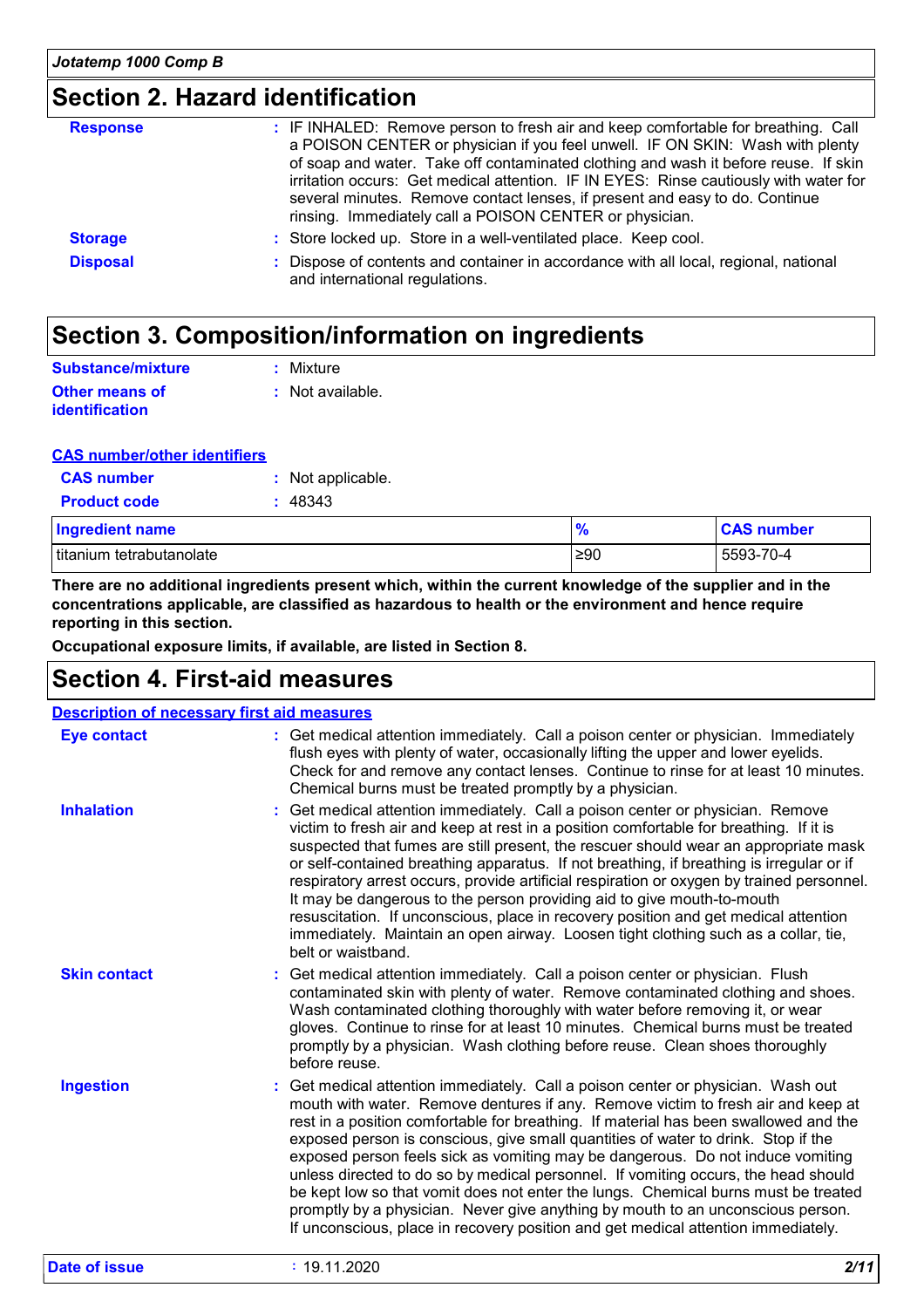### **Section 4. First-aid measures**

Maintain an open airway. Loosen tight clothing such as a collar, tie, belt or waistband.

| Most important symptoms/effects, acute and delayed |                                                                                                                                                                                                                                                                                                                                                                                                                 |  |
|----------------------------------------------------|-----------------------------------------------------------------------------------------------------------------------------------------------------------------------------------------------------------------------------------------------------------------------------------------------------------------------------------------------------------------------------------------------------------------|--|
| <b>Potential acute health effects</b>              |                                                                                                                                                                                                                                                                                                                                                                                                                 |  |
| <b>Eye contact</b>                                 | : Causes serious eye damage.                                                                                                                                                                                                                                                                                                                                                                                    |  |
| <b>Inhalation</b>                                  | May cause drowsiness or dizziness. May cause respiratory irritation.                                                                                                                                                                                                                                                                                                                                            |  |
| <b>Skin contact</b>                                | : Causes skin irritation.                                                                                                                                                                                                                                                                                                                                                                                       |  |
| <b>Ingestion</b>                                   | : No known significant effects or critical hazards.                                                                                                                                                                                                                                                                                                                                                             |  |
| Over-exposure signs/symptoms                       |                                                                                                                                                                                                                                                                                                                                                                                                                 |  |
| <b>Eye contact</b>                                 | : Adverse symptoms may include the following:<br>pain<br>watering<br>redness                                                                                                                                                                                                                                                                                                                                    |  |
| <b>Inhalation</b>                                  | : Adverse symptoms may include the following:<br>respiratory tract irritation<br>coughing<br>nausea or vomiting<br>headache<br>drowsiness/fatigue<br>dizziness/vertigo<br>unconsciousness                                                                                                                                                                                                                       |  |
| <b>Skin contact</b>                                | : Adverse symptoms may include the following:<br>pain or irritation<br>redness<br>blistering may occur                                                                                                                                                                                                                                                                                                          |  |
| <b>Ingestion</b>                                   | : Adverse symptoms may include the following:<br>stomach pains                                                                                                                                                                                                                                                                                                                                                  |  |
|                                                    | Indication of immediate medical attention and special treatment needed, if necessary                                                                                                                                                                                                                                                                                                                            |  |
| <b>Notes to physician</b>                          | : Treat symptomatically. Contact poison treatment specialist immediately if large<br>quantities have been ingested or inhaled.                                                                                                                                                                                                                                                                                  |  |
| <b>Specific treatments</b>                         | : No specific treatment.                                                                                                                                                                                                                                                                                                                                                                                        |  |
| <b>Protection of first-aiders</b>                  | : No action shall be taken involving any personal risk or without suitable training. If it<br>is suspected that fumes are still present, the rescuer should wear an appropriate<br>mask or self-contained breathing apparatus. It may be dangerous to the person<br>providing aid to give mouth-to-mouth resuscitation. Wash contaminated clothing<br>thoroughly with water before removing it, or wear gloves. |  |

**See toxicological information (Section 11)**

### **Section 5. Fire-fighting measures**

| <b>Extinguishing media</b>                           |                                                                                                                                                                                                                       |     |
|------------------------------------------------------|-----------------------------------------------------------------------------------------------------------------------------------------------------------------------------------------------------------------------|-----|
| <b>Suitable extinguishing</b><br>media               | : Use dry chemical, $CO2$ , water spray (fog) or foam.                                                                                                                                                                |     |
| <b>Unsuitable extinguishing</b><br>media             | : Do not use water jet.                                                                                                                                                                                               |     |
| <b>Specific hazards arising</b><br>from the chemical | : Flammable liquid and vapor. Runoff to sewer may create fire or explosion hazard.<br>In a fire or if heated, a pressure increase will occur and the container may burst, with<br>the risk of a subsequent explosion. |     |
| <b>Hazardous thermal</b><br>decomposition products   | : Decomposition products may include the following materials:<br>carbon dioxide<br>carbon monoxide<br>metal oxide/oxides                                                                                              |     |
| Date of issue                                        | : 19.11.2020                                                                                                                                                                                                          | 3/1 |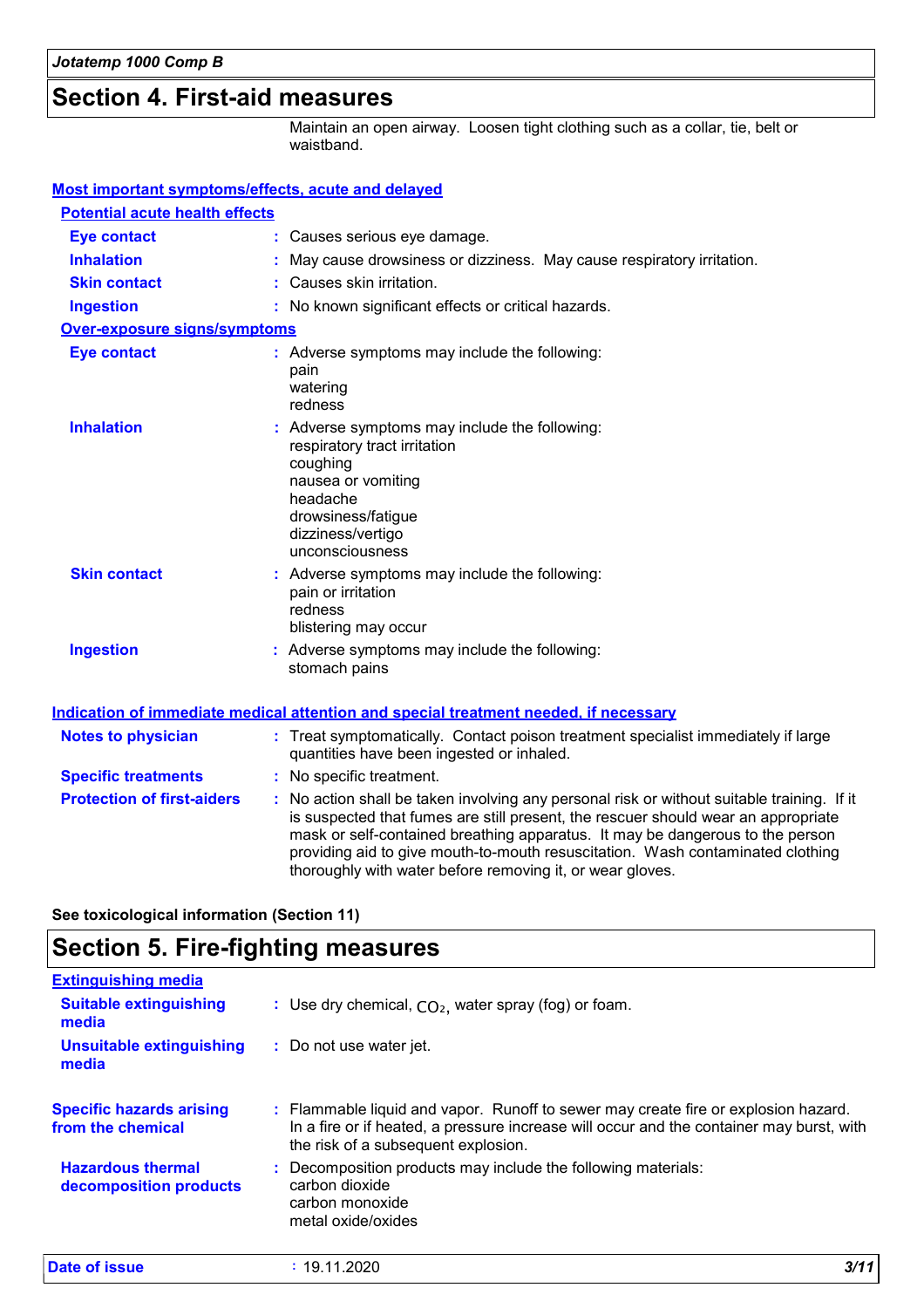### **Section 5. Fire-fighting measures**

| <b>Special protective actions</b><br>for fire-fighters   | : Promptly isolate the scene by removing all persons from the vicinity of the incident if<br>there is a fire. No action shall be taken involving any personal risk or without<br>suitable training. Move containers from fire area if this can be done without risk.<br>Use water spray to keep fire-exposed containers cool. |
|----------------------------------------------------------|-------------------------------------------------------------------------------------------------------------------------------------------------------------------------------------------------------------------------------------------------------------------------------------------------------------------------------|
| <b>Special protective</b><br>equipment for fire-fighters | : Fire-fighters should wear appropriate protective equipment and self-contained<br>breathing apparatus (SCBA) with a full face-piece operated in positive pressure<br>mode.                                                                                                                                                   |

### **Section 6. Accidental release measures**

|                                                              | <b>Personal precautions, protective equipment and emergency procedures</b>                                                                                                                                                                                                                                                                                                                                                                                                                                                                                                                                                                                                                                                                                            |
|--------------------------------------------------------------|-----------------------------------------------------------------------------------------------------------------------------------------------------------------------------------------------------------------------------------------------------------------------------------------------------------------------------------------------------------------------------------------------------------------------------------------------------------------------------------------------------------------------------------------------------------------------------------------------------------------------------------------------------------------------------------------------------------------------------------------------------------------------|
| For non-emergency<br>personnel                               | : No action shall be taken involving any personal risk or without suitable training.<br>Evacuate surrounding areas. Keep unnecessary and unprotected personnel from<br>entering. Do not touch or walk through spilled material. Shut off all ignition sources.<br>No flares, smoking or flames in hazard area. Do not breathe vapor or mist. Provide<br>adequate ventilation. Wear appropriate respirator when ventilation is inadequate.<br>Put on appropriate personal protective equipment.                                                                                                                                                                                                                                                                        |
| For emergency responders                                     | If specialized clothing is required to deal with the spillage, take note of any<br>- 1<br>information in Section 8 on suitable and unsuitable materials. See also the<br>information in "For non-emergency personnel".                                                                                                                                                                                                                                                                                                                                                                                                                                                                                                                                                |
| <b>Environmental precautions</b>                             | : Avoid dispersal of spilled material and runoff and contact with soil, waterways,<br>drains and sewers. Inform the relevant authorities if the product has caused<br>environmental pollution (sewers, waterways, soil or air).                                                                                                                                                                                                                                                                                                                                                                                                                                                                                                                                       |
| <b>Methods and materials for containment and cleaning up</b> |                                                                                                                                                                                                                                                                                                                                                                                                                                                                                                                                                                                                                                                                                                                                                                       |
| <b>Small spill</b>                                           | : Stop leak if without risk. Move containers from spill area. Use spark-proof tools and<br>explosion-proof equipment. Dilute with water and mop up if water-soluble.<br>Alternatively, or if water-insoluble, absorb with an inert dry material and place in an<br>appropriate waste disposal container. Dispose of via a licensed waste disposal<br>contractor.                                                                                                                                                                                                                                                                                                                                                                                                      |
| <b>Large spill</b>                                           | : Stop leak if without risk. Move containers from spill area. Use spark-proof tools and<br>explosion-proof equipment. Approach release from upwind. Prevent entry into<br>sewers, water courses, basements or confined areas. Wash spillages into an<br>effluent treatment plant or proceed as follows. Contain and collect spillage with non-<br>combustible, absorbent material e.g. sand, earth, vermiculite or diatomaceous earth<br>and place in container for disposal according to local regulations (see Section 13).<br>Dispose of via a licensed waste disposal contractor. Contaminated absorbent<br>material may pose the same hazard as the spilled product. Note: see Section 1 for<br>emergency contact information and Section 13 for waste disposal. |

### **Section 7. Handling and storage**

### **Precautions for safe handling**

| <b>Protective measures</b>                       | : Put on appropriate personal protective equipment (see Section 8). Do not get in<br>eyes or on skin or clothing. Do not breathe vapor or mist. Do not ingest. Use only<br>with adequate ventilation. Wear appropriate respirator when ventilation is<br>inadequate. Do not enter storage areas and confined spaces unless adequately<br>ventilated. Keep in the original container or an approved alternative made from a<br>compatible material, kept tightly closed when not in use. Store and use away from<br>heat, sparks, open flame or any other ignition source. Use explosion-proof electrical<br>(ventilating, lighting and material handling) equipment. Use only non-sparking tools.<br>Take precautionary measures against electrostatic discharges. Empty containers<br>retain product residue and can be hazardous. Do not reuse container. |
|--------------------------------------------------|-------------------------------------------------------------------------------------------------------------------------------------------------------------------------------------------------------------------------------------------------------------------------------------------------------------------------------------------------------------------------------------------------------------------------------------------------------------------------------------------------------------------------------------------------------------------------------------------------------------------------------------------------------------------------------------------------------------------------------------------------------------------------------------------------------------------------------------------------------------|
| <b>Advice on general</b><br>occupational hygiene | : Eating, drinking and smoking should be prohibited in areas where this material is<br>handled, stored and processed. Workers should wash hands and face before<br>eating, drinking and smoking. Remove contaminated clothing and protective<br>equipment before entering eating areas. See also Section 8 for additional<br>information on hygiene measures.                                                                                                                                                                                                                                                                                                                                                                                                                                                                                               |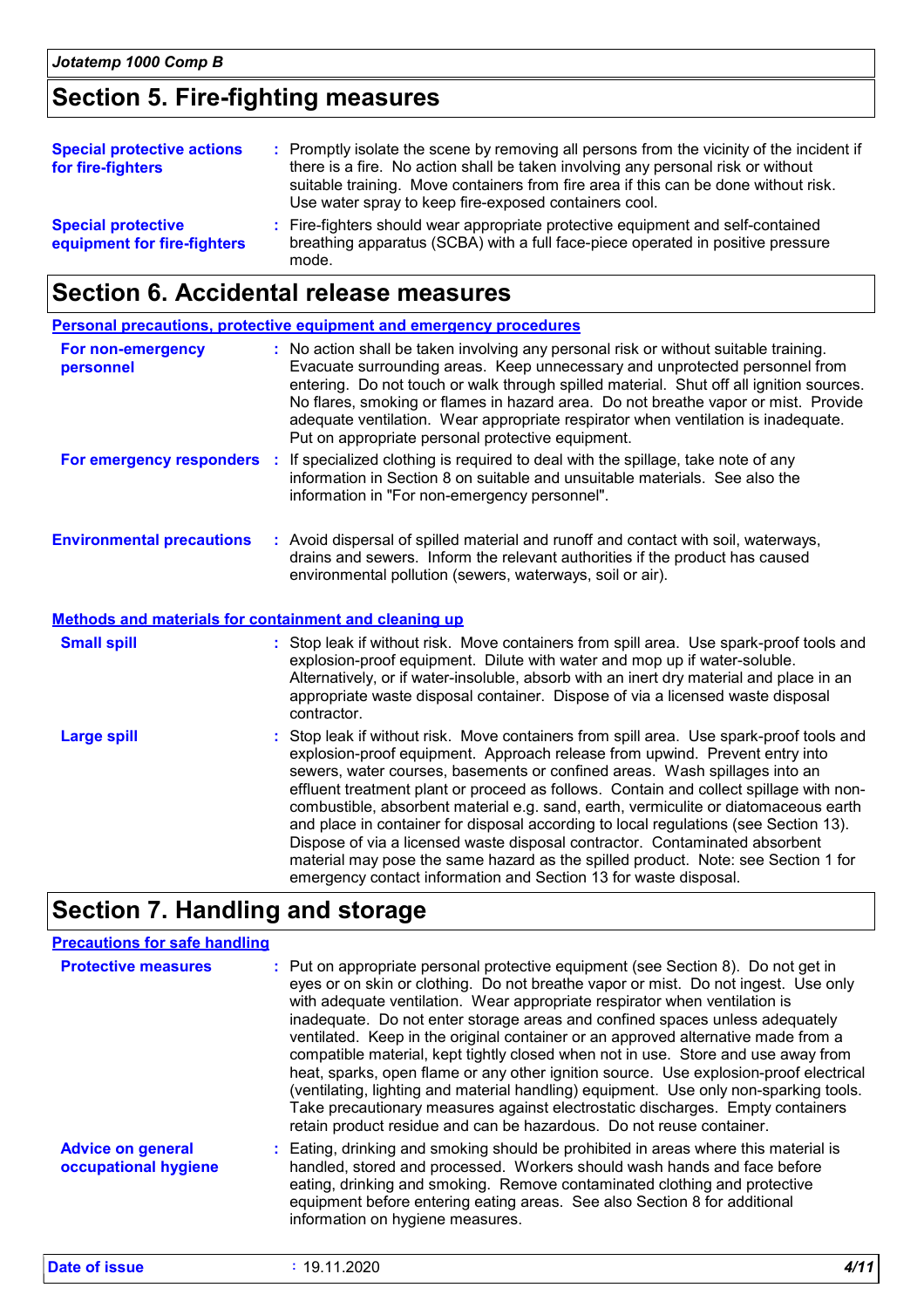### **Section 7. Handling and storage**

| <b>Conditions for safe storage,</b><br>including any<br><i>incompatibilities</i> | : Store in accordance with local regulations. Store in a segregated and approved<br>area. Store in original container protected from direct sunlight in a dry, cool and well-<br>ventilated area, away from incompatible materials (see Section 10) and food and<br>drink. Store locked up. Eliminate all ignition sources. Separate from oxidizing<br>materials. Keep container tightly closed and sealed until ready for use. Containers<br>that have been opened must be carefully resealed and kept upright to prevent<br>leakage. Do not store in unlabeled containers. Use appropriate containment to<br>avoid environmental contamination. See Section 10 for incompatible materials |
|----------------------------------------------------------------------------------|---------------------------------------------------------------------------------------------------------------------------------------------------------------------------------------------------------------------------------------------------------------------------------------------------------------------------------------------------------------------------------------------------------------------------------------------------------------------------------------------------------------------------------------------------------------------------------------------------------------------------------------------------------------------------------------------|
|                                                                                  | before handling or use.                                                                                                                                                                                                                                                                                                                                                                                                                                                                                                                                                                                                                                                                     |

# **Section 8. Exposure controls/personal protection**

| <b>Control parameters</b>                    |                                                                                                                                                                                                                                                                                                                                                                                                                                                                                                                                                                                                                                                                                                                                                                                            |
|----------------------------------------------|--------------------------------------------------------------------------------------------------------------------------------------------------------------------------------------------------------------------------------------------------------------------------------------------------------------------------------------------------------------------------------------------------------------------------------------------------------------------------------------------------------------------------------------------------------------------------------------------------------------------------------------------------------------------------------------------------------------------------------------------------------------------------------------------|
| <b>Occupational exposure limits</b><br>None. |                                                                                                                                                                                                                                                                                                                                                                                                                                                                                                                                                                                                                                                                                                                                                                                            |
| <b>Appropriate engineering</b><br>controls   | : Use only with adequate ventilation. Use process enclosures, local exhaust<br>ventilation or other engineering controls to keep worker exposure to airborne<br>contaminants below any recommended or statutory limits. The engineering controls<br>also need to keep gas, vapor or dust concentrations below any lower explosive<br>limits. Use explosion-proof ventilation equipment.                                                                                                                                                                                                                                                                                                                                                                                                    |
| <b>Environmental exposure</b><br>controls    | : Emissions from ventilation or work process equipment should be checked to ensure<br>they comply with the requirements of environmental protection legislation. In some<br>cases, fume scrubbers, filters or engineering modifications to the process<br>equipment will be necessary to reduce emissions to acceptable levels.                                                                                                                                                                                                                                                                                                                                                                                                                                                            |
| <b>Individual protection measures</b>        |                                                                                                                                                                                                                                                                                                                                                                                                                                                                                                                                                                                                                                                                                                                                                                                            |
| <b>Hygiene measures</b>                      | : Wash hands, forearms and face thoroughly after handling chemical products, before<br>eating, smoking and using the lavatory and at the end of the working period.<br>Appropriate techniques should be used to remove potentially contaminated clothing.<br>Wash contaminated clothing before reusing. Ensure that eyewash stations and<br>safety showers are close to the workstation location.                                                                                                                                                                                                                                                                                                                                                                                          |
| <b>Eye/face protection</b>                   | : Safety eyewear complying with an approved standard should be used when a risk<br>assessment indicates this is necessary to avoid exposure to liquid splashes, mists,<br>gases or dusts. If contact is possible, the following protection should be worn,<br>unless the assessment indicates a higher degree of protection: chemical splash<br>goggles and/or face shield. If inhalation hazards exist, a full-face respirator may be<br>required instead.                                                                                                                                                                                                                                                                                                                                |
| <b>Skin protection</b>                       |                                                                                                                                                                                                                                                                                                                                                                                                                                                                                                                                                                                                                                                                                                                                                                                            |
| <b>Hand protection</b>                       | : Chemical-resistant, impervious gloves complying with an approved standard should<br>be worn at all times when handling chemical products if a risk assessment indicates<br>this is necessary. Considering the parameters specified by the glove manufacturer,<br>check during use that the gloves are still retaining their protective properties. It<br>should be noted that the time to breakthrough for any glove material may be<br>different for different glove manufacturers. In the case of mixtures, consisting of<br>several substances, the protection time of the gloves cannot be accurately<br>estimated.                                                                                                                                                                  |
|                                              | There is no one glove material or combination of materials that will give unlimited<br>resistance to any individual or combination of chemicals.<br>The breakthrough time must be greater than the end use time of the product.<br>The instructions and information provided by the glove manufacturer on use,<br>storage, maintenance and replacement must be followed.<br>Gloves should be replaced regularly and if there is any sign of damage to the glove<br>material.<br>Always ensure that gloves are free from defects and that they are stored and used<br>correctly.<br>The performance or effectiveness of the glove may be reduced by physical/chemical<br>damage and poor maintenance.<br>Barrier creams may help to protect the exposed areas of the skin but should not be |
| <b>Date of issue</b>                         | : 19.11.2020<br>5/11                                                                                                                                                                                                                                                                                                                                                                                                                                                                                                                                                                                                                                                                                                                                                                       |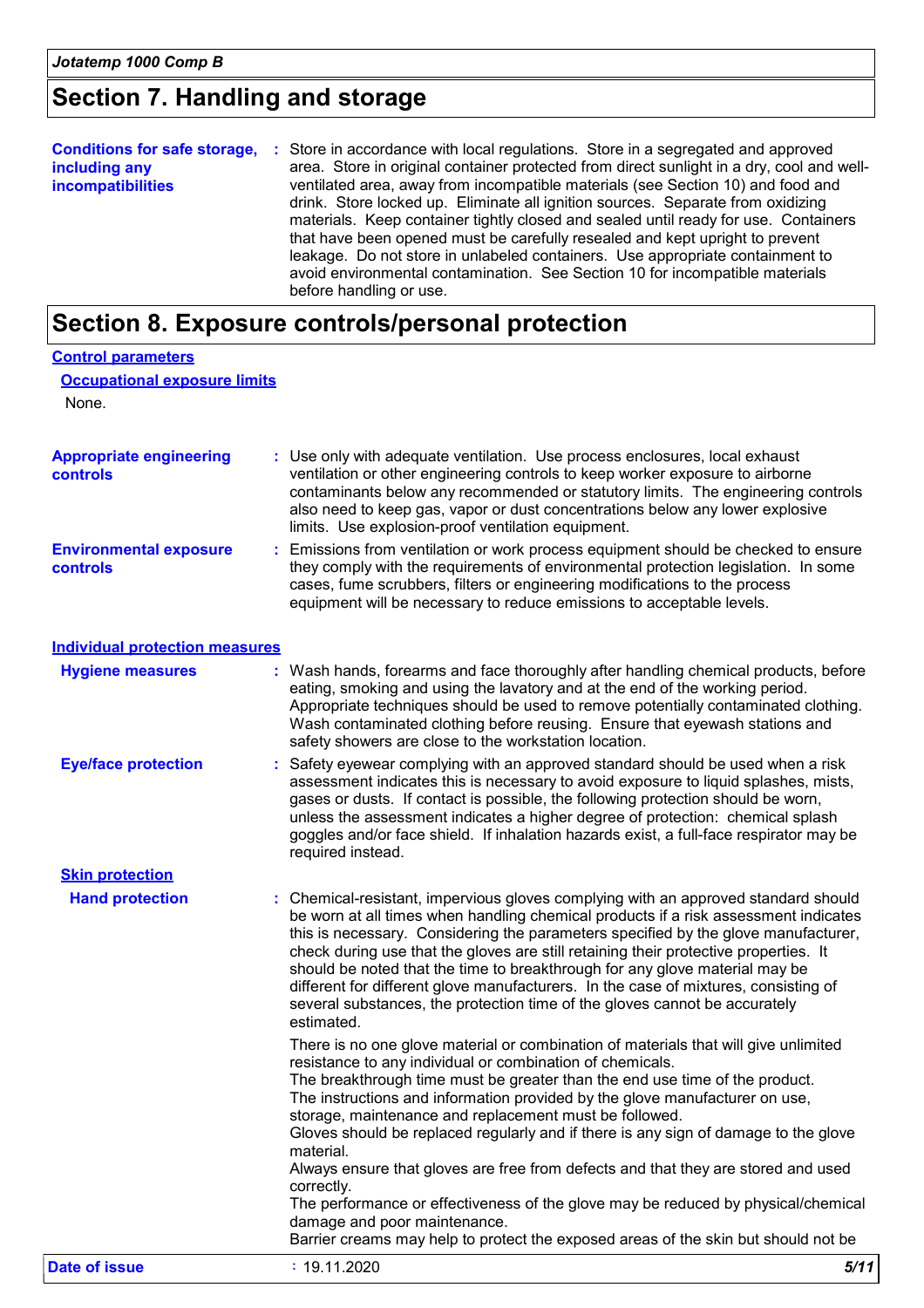# **Section 8. Exposure controls/personal protection**

|                               | applied once exposure has occurred.                                                                                                                                                                                                                                                                                                                                                                                           |
|-------------------------------|-------------------------------------------------------------------------------------------------------------------------------------------------------------------------------------------------------------------------------------------------------------------------------------------------------------------------------------------------------------------------------------------------------------------------------|
|                               | Wear suitable gloves tested to EN374.                                                                                                                                                                                                                                                                                                                                                                                         |
|                               | Recommended, gloves(breakthrough time) > 8 hours: butyl rubber                                                                                                                                                                                                                                                                                                                                                                |
| <b>Body protection</b>        | : Personal protective equipment for the body should be selected based on the task<br>being performed and the risks involved and should be approved by a specialist<br>before handling this product. When there is a risk of ignition from static electricity,<br>wear anti-static protective clothing. For the greatest protection from static<br>discharges, clothing should include anti-static overalls, boots and gloves. |
| <b>Other skin protection</b>  | : Appropriate footwear and any additional skin protection measures should be<br>selected based on the task being performed and the risks involved and should be<br>approved by a specialist before handling this product.                                                                                                                                                                                                     |
| <b>Respiratory protection</b> | Based on the hazard and potential for exposure, select a respirator that meets the<br>appropriate standard or certification. Respirators must be used according to a<br>respiratory protection program to ensure proper fitting, training, and other important<br>aspects of use.                                                                                                                                             |

# **Section 9. Physical and chemical properties**

| <b>Appearance</b>                                 |                                                                                  |                            |
|---------------------------------------------------|----------------------------------------------------------------------------------|----------------------------|
| <b>Physical state</b>                             | $:$ Liquid.                                                                      |                            |
| <b>Color</b>                                      | : Various                                                                        |                            |
| Odor                                              | : Characteristic.                                                                |                            |
| <b>Odor threshold</b>                             | : Not available.                                                                 |                            |
| pH                                                | $:$ Not available.                                                               |                            |
| <b>Melting point</b>                              | : Not available.                                                                 |                            |
| <b>Boiling point</b>                              | : Lowest known value: 220°C (428°F) (titanium tetraisopropanolate).              |                            |
| <b>Flash point</b>                                | : Closed cup: $40^{\circ}$ C (104 $^{\circ}$ F)                                  |                            |
| <b>Evaporation rate</b>                           | : Not available.                                                                 |                            |
| <b>Flammability (solid, gas)</b>                  | : Not available.                                                                 |                            |
| Lower and upper explosive<br>(flammable) limits   | : Not available.                                                                 |                            |
| <b>Vapor pressure</b>                             | : Not available.                                                                 |                            |
| <b>Vapor density</b>                              | : Not available.                                                                 |                            |
| <b>Relative density</b>                           | : $0.996$ g/cm <sup>3</sup> @ 20 °C                                              | 8.31 pounds/gallon @ 20 °C |
| <b>Solubility</b>                                 | : Insoluble in the following materials: cold water and hot water.                |                            |
| <b>Partition coefficient: n-</b><br>octanol/water | : Not available.                                                                 |                            |
| <b>Auto-ignition temperature</b>                  | : Not available.                                                                 |                            |
| <b>Decomposition temperature</b>                  | : Not available.                                                                 |                            |
| <b>Viscosity</b>                                  | : Kinematic (40°C (104°F)): >0.205 cm <sup>2</sup> /s (>20.5 mm <sup>2</sup> /s) |                            |

# **Section 10. Stability and reactivity**

| <b>Reactivity</b>                                   | : No specific test data related to reactivity available for this product or its ingredients.                                                                                 |
|-----------------------------------------------------|------------------------------------------------------------------------------------------------------------------------------------------------------------------------------|
| <b>Chemical stability</b>                           | : The product is stable.                                                                                                                                                     |
| <b>Possibility of hazardous</b><br><b>reactions</b> | : Under normal conditions of storage and use, hazardous reactions will not occur.                                                                                            |
| <b>Conditions to avoid</b>                          | : Avoid all possible sources of ignition (spark or flame). Do not pressurize, cut, weld,<br>braze, solder, drill, grind or expose containers to heat or sources of ignition. |

| Date of issue | 19.11.2020 | 6/11 |
|---------------|------------|------|
|               |            |      |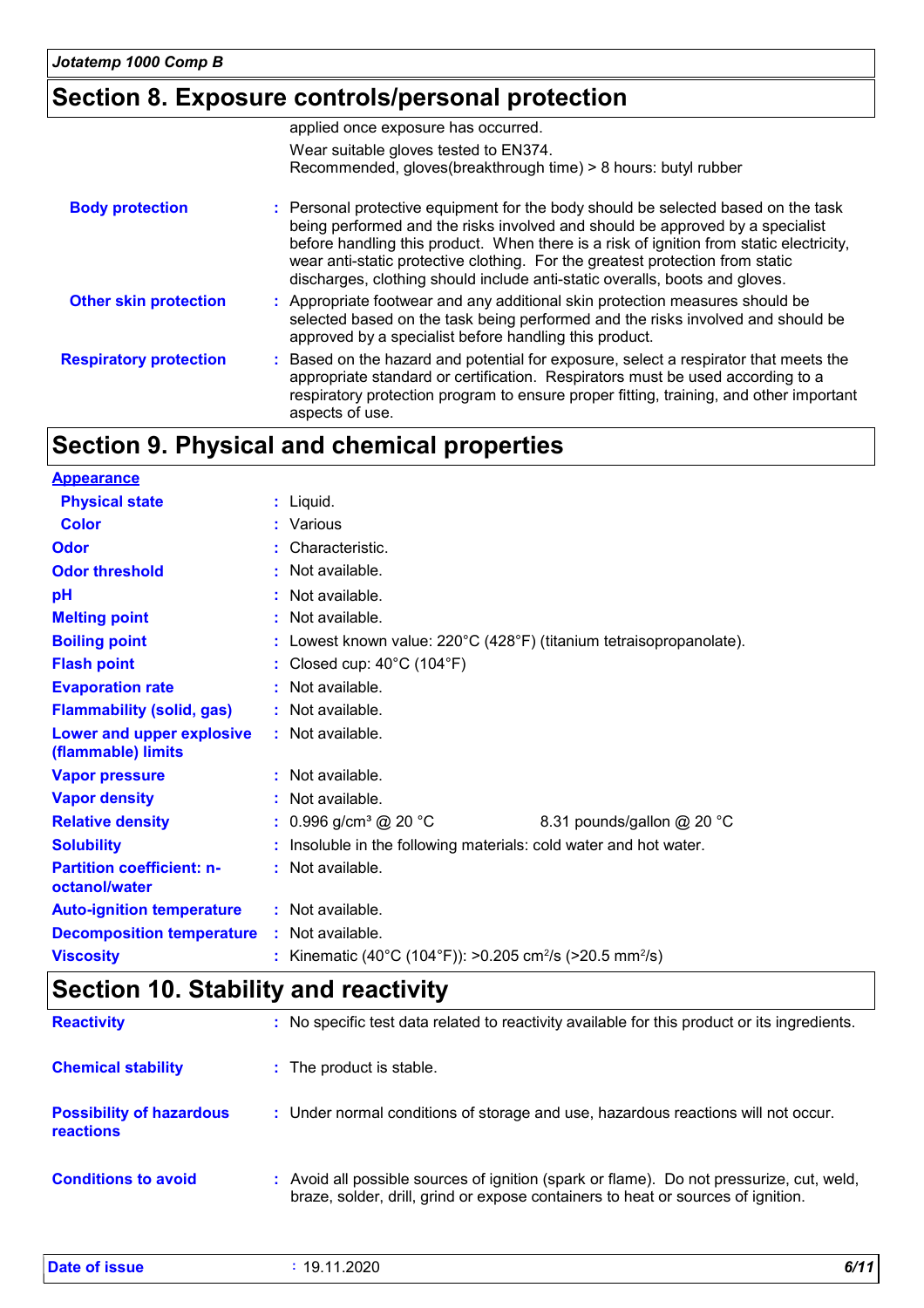### **Section 10. Stability and reactivity**

| <b>Incompatible materials</b> | : Reactive or incompatible with the following materials:<br>oxidizing materials |
|-------------------------------|---------------------------------------------------------------------------------|
|                               |                                                                                 |

#### **Hazardous decomposition products**

Under normal conditions of storage and use, hazardous decomposition products **:** should not be produced.

### **Section 11. Toxicological information**

#### **Information on toxicological effects**

#### **Acute toxicity**

| <b>Product/ingredient name Result</b> |           | <b>Species</b> | <b>Dose</b> | <b>Exposure</b> |
|---------------------------------------|-----------|----------------|-------------|-----------------|
| titanium tetrabutanolate              | LD50 Oral | Rat            | 3122 mg/kg  |                 |

#### **Irritation/Corrosion**

| <b>Product/ingredient name</b> | <b>Result</b>        | <b>Species</b>                       | <b>Score</b> | <b>Exposure</b> | <b>Observation</b> |
|--------------------------------|----------------------|--------------------------------------|--------------|-----------------|--------------------|
| I titanium tetrabutanolate     | Eyes - Irritant      | l Mammal -<br>species<br>unspecified | -            |                 |                    |
|                                | Skin - Mild irritant | Mammal -<br>species<br>unspecified   |              |                 |                    |

#### **Sensitization**

Not available.

#### **Mutagenicity**

Not available.

#### **Carcinogenicity**

Not available.

#### **Reproductive toxicity**

Not available.

#### **Teratogenicity**

Not available.

#### **Specific target organ toxicity (single exposure)**

| <b>Name</b>                | <b>Category</b>          | <b>Route of</b><br><b>exposure</b> | <b>Target organs</b>                                         |
|----------------------------|--------------------------|------------------------------------|--------------------------------------------------------------|
| l titanium tetrabutanolate | Category 3<br>Category 3 | Not applicable.<br>Not applicable. | Narcotic effects<br>Respiratory tract<br><b>l</b> irritation |

#### **Specific target organ toxicity (repeated exposure)**

Not available.

#### **Aspiration hazard**

Not available.

#### **Information on the likely :** Not available.

### **routes of exposure**

| <b>Potential acute health effects</b> |                                                                        |  |
|---------------------------------------|------------------------------------------------------------------------|--|
| Eye contact                           | : Causes serious eye damage.                                           |  |
| <b>Inhalation</b>                     | : May cause drowsiness or dizziness. May cause respiratory irritation. |  |
| <b>Skin contact</b>                   | : Causes skin irritation.                                              |  |
| <b>Ingestion</b>                      | : No known significant effects or critical hazards.                    |  |

|  | Date of issue |  |
|--|---------------|--|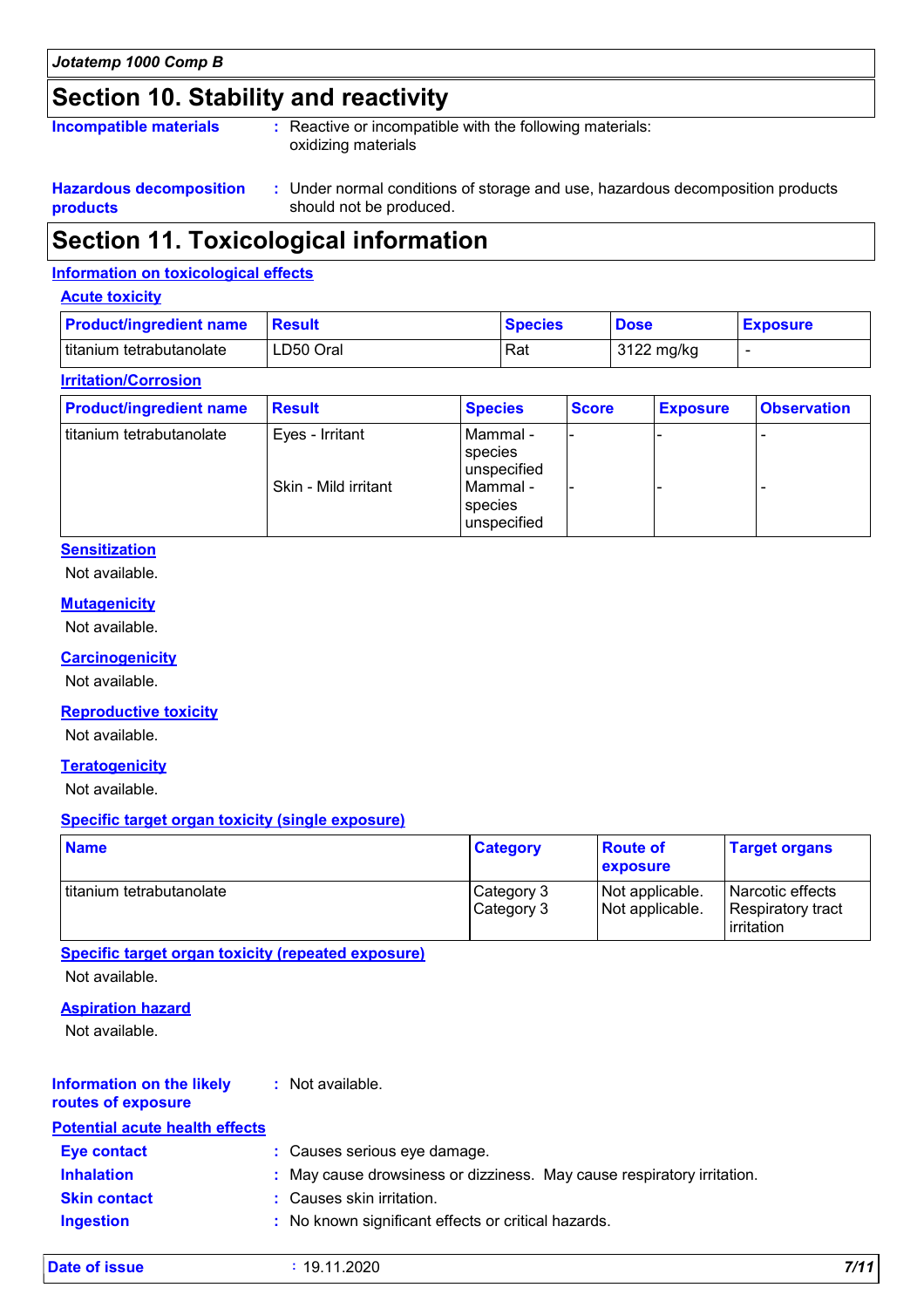### **Section 11. Toxicological information**

#### **Symptoms related to the physical, chemical and toxicological characteristics**

| Eye contact         | : Adverse symptoms may include the following:<br>pain<br>watering<br>redness                                                                                                              |
|---------------------|-------------------------------------------------------------------------------------------------------------------------------------------------------------------------------------------|
| <b>Inhalation</b>   | : Adverse symptoms may include the following:<br>respiratory tract irritation<br>coughing<br>nausea or vomiting<br>headache<br>drowsiness/fatigue<br>dizziness/vertigo<br>unconsciousness |
| <b>Skin contact</b> | : Adverse symptoms may include the following:<br>pain or irritation<br>redness<br>blistering may occur                                                                                    |
| <b>Ingestion</b>    | : Adverse symptoms may include the following:<br>stomach pains                                                                                                                            |

#### **Delayed and immediate effects and also chronic effects from short and long term exposure**

| <b>Short term exposure</b>                        |                                                     |  |
|---------------------------------------------------|-----------------------------------------------------|--|
| <b>Potential immediate</b><br>effects             | : Not available.                                    |  |
| <b>Potential delayed effects</b>                  | : Not available.                                    |  |
| Long term exposure                                |                                                     |  |
| <b>Potential immediate</b><br>effects             | : Not available.                                    |  |
| <b>Potential delayed effects : Not available.</b> |                                                     |  |
| <b>Potential chronic health effects</b>           |                                                     |  |
| Not available.                                    |                                                     |  |
| <b>General</b>                                    | : No known significant effects or critical hazards. |  |
| <b>Carcinogenicity</b>                            | : No known significant effects or critical hazards. |  |
| <b>Mutagenicity</b>                               | : No known significant effects or critical hazards. |  |
| <b>Teratogenicity</b>                             | : No known significant effects or critical hazards. |  |
| <b>Developmental effects</b>                      | : No known significant effects or critical hazards. |  |
| <b>Fertility effects</b>                          | : No known significant effects or critical hazards. |  |

### **Numerical measures of toxicity**

Not available. **Acute toxicity estimates**

### **Section 12. Ecological information**

#### **Toxicity**

Not available.

#### **Persistence and degradability**

Not available.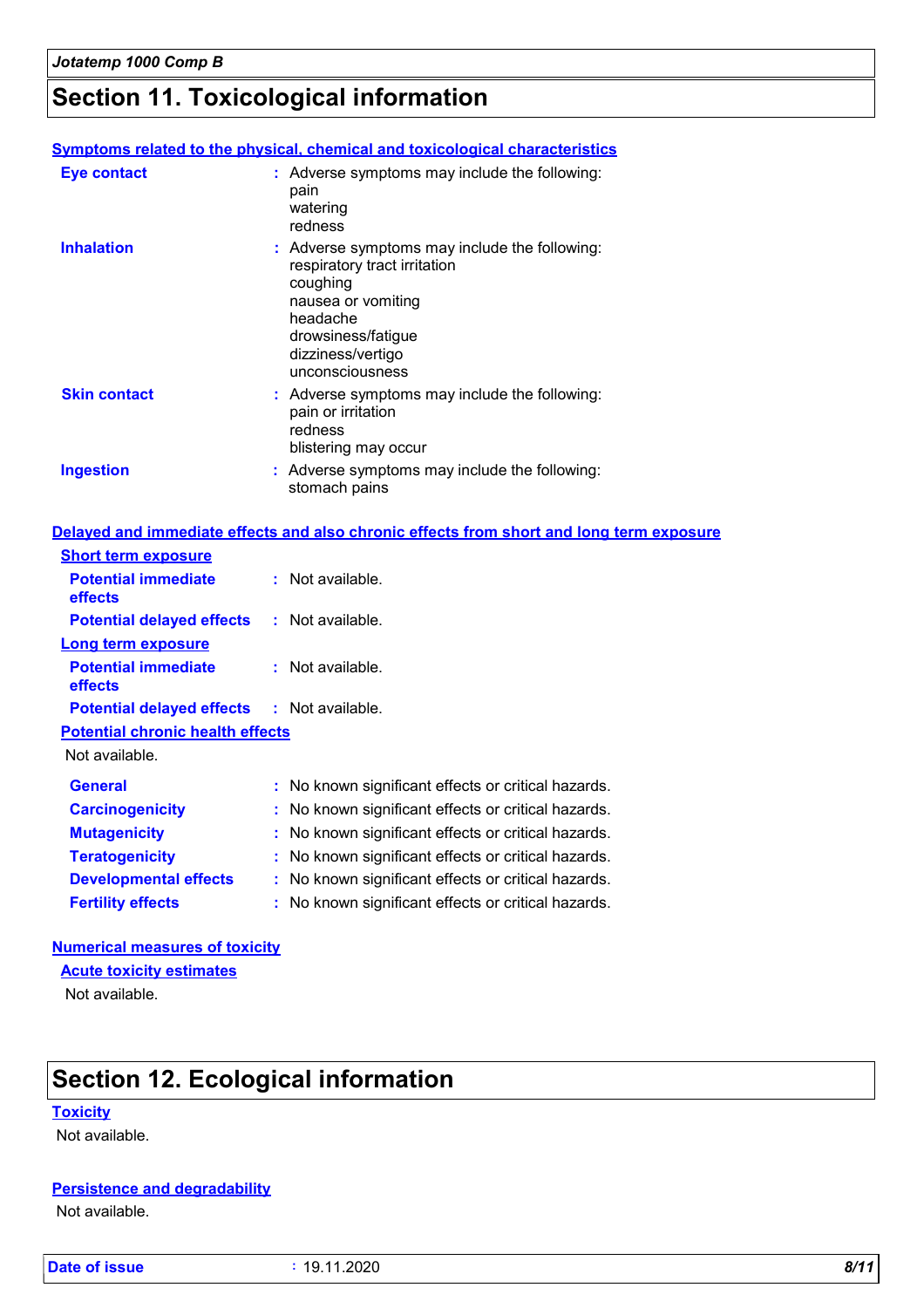### **Section 12. Ecological information**

### **Bioaccumulative potential**

Not available.

| <b>Mobility in soil</b>                                 |                  |
|---------------------------------------------------------|------------------|
| <b>Soil/water partition</b><br><b>coefficient (Koc)</b> | : Not available. |

**Other adverse effects** : No known significant effects or critical hazards.

### **Section 13. Disposal considerations**

| <b>Disposal methods</b> | : The generation of waste should be avoided or minimized wherever possible.<br>Disposal of this product, solutions and any by-products should at all times comply                                                                                                                                                                                                                                                                   |
|-------------------------|-------------------------------------------------------------------------------------------------------------------------------------------------------------------------------------------------------------------------------------------------------------------------------------------------------------------------------------------------------------------------------------------------------------------------------------|
|                         | with the requirements of environmental protection and waste disposal legislation<br>and any regional local authority requirements. Dispose of surplus and non-<br>recyclable products via a licensed waste disposal contractor. Waste should not be<br>disposed of untreated to the sewer unless fully compliant with the requirements of<br>all authorities with jurisdiction. Waste packaging should be recycled. Incineration or |
|                         | landfill should only be considered when recycling is not feasible. This material and<br>its container must be disposed of in a safe way. Care should be taken when                                                                                                                                                                                                                                                                  |
|                         | handling emptied containers that have not been cleaned or rinsed out. Empty<br>containers or liners may retain some product residues. Vapor from product residues<br>may create a highly flammable or explosive atmosphere inside the container. Do<br>not cut, weld or grind used containers unless they have been cleaned thoroughly                                                                                              |
|                         | internally. Avoid dispersal of spilled material and runoff and contact with soil,<br>waterways, drains and sewers.                                                                                                                                                                                                                                                                                                                  |

Do not allow to enter drains or watercourses. Material and/or container must be disposed of as hazardous waste.

|                                      | <b>TDG</b><br><b>Classification</b>                                      | <b>DOT</b><br><b>Classification</b>                                      | <b>ADR/RID</b>                                                           | <b>IMDG</b>                                                              | <b>IATA</b>                                                              |
|--------------------------------------|--------------------------------------------------------------------------|--------------------------------------------------------------------------|--------------------------------------------------------------------------|--------------------------------------------------------------------------|--------------------------------------------------------------------------|
| <b>UN number</b>                     | <b>UN1993</b>                                                            | <b>UN1993</b>                                                            | <b>UN1993</b>                                                            | <b>UN1993</b>                                                            | <b>UN1993</b>                                                            |
| <b>UN proper</b><br>shipping name    | Flammable liquid,<br>n.o.s. (titanium<br>tetrabutanolate,<br>butan-1-ol) | Flammable liquid,<br>n.o.s. (titanium<br>tetrabutanolate,<br>butan-1-ol) | Flammable liquid,<br>n.o.s. (titanium<br>tetrabutanolate,<br>butan-1-ol) | Flammable liquid,<br>n.o.s. (titanium<br>tetrabutanolate,<br>butan-1-ol) | Flammable liquid,<br>n.o.s. (titanium<br>tetrabutanolate,<br>butan-1-ol) |
| <b>Transport</b><br>hazard class(es) | 3                                                                        | 3                                                                        | 3                                                                        | 3                                                                        | 3                                                                        |
| <b>Packing group</b>                 | III                                                                      | Ш                                                                        | III                                                                      | $\mathbf{III}$                                                           | $\mathbf{III}$                                                           |
| <b>Environmental</b><br>hazards      | No.                                                                      | No.                                                                      | No.                                                                      | No.                                                                      | No.                                                                      |

Goods Regulations: 2.18-2.19 (Class 3).

**DOT Classification**

**ADR/RID**

This product may be re-classified as "Combustible Liquid," unless transported by **:** vessel or aircraft. Non-bulk packages (less than or equal to 119 gal) of combustible liquids are not regulated as hazardous materials.

Tunnel restriction code: (D/E) **:** Hazard identification number: 30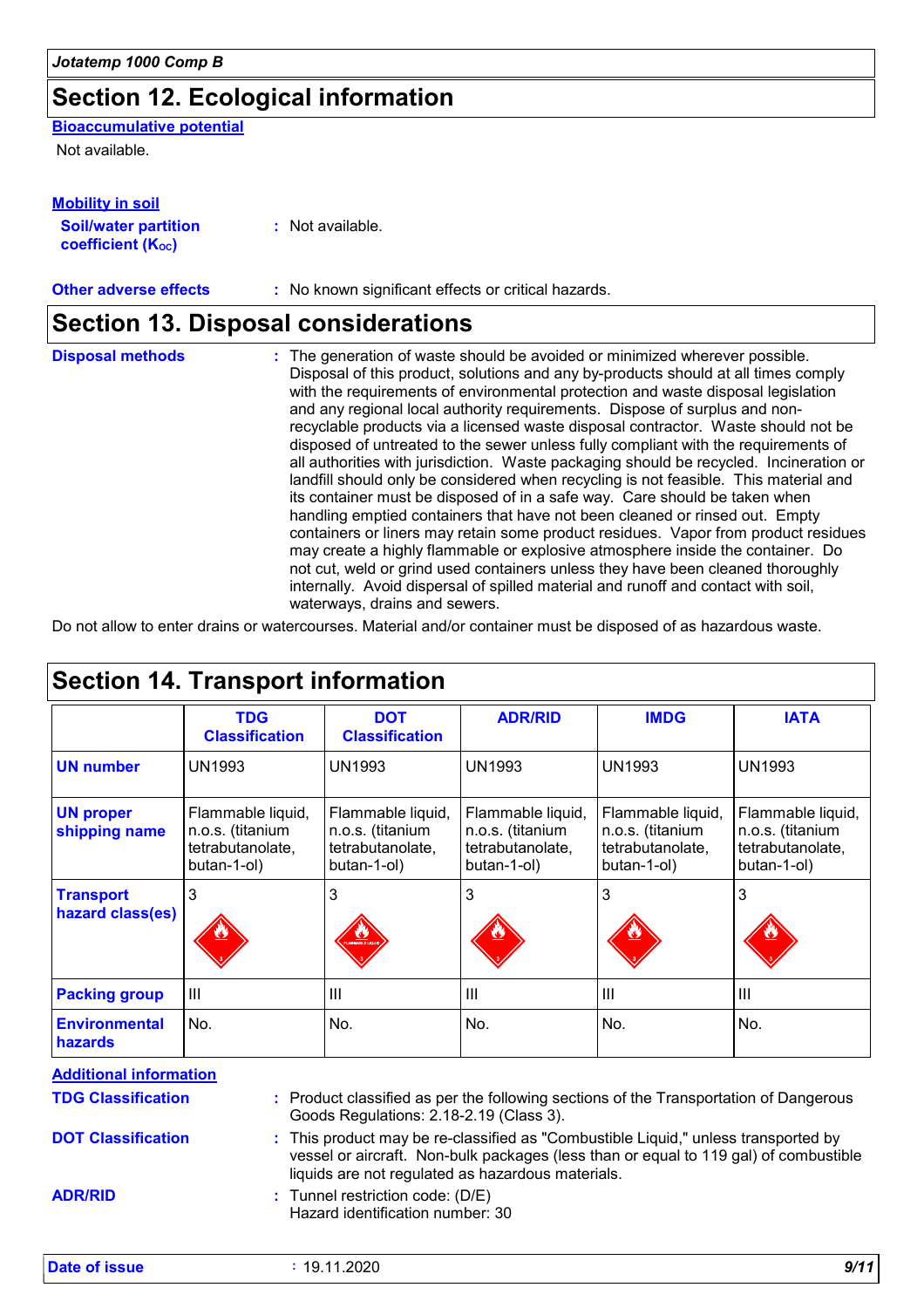### **Section 14. Transport information**

| <b>IMDG</b>                                                                                             | : Emergency schedules (EmS): F-E, S-E<br>Marine pollutant: No.                                                                                                                                                                                  |
|---------------------------------------------------------------------------------------------------------|-------------------------------------------------------------------------------------------------------------------------------------------------------------------------------------------------------------------------------------------------|
| <b>IATA</b>                                                                                             | t –                                                                                                                                                                                                                                             |
|                                                                                                         | Special precautions for user : Transport within user's premises: always transport in closed containers that are<br>upright and secure. Ensure that persons transporting the product know what to do in<br>the event of an accident or spillage. |
| <b>Transport in bulk according : Not available.</b><br>to Annex II of MARPOL and<br>the <b>IBC</b> Code |                                                                                                                                                                                                                                                 |

## **Section 15. Regulatory information**

#### **Canadian lists**

| <b>Canadian NPRI</b>                                  | : None of the components are listed.                                                                      |
|-------------------------------------------------------|-----------------------------------------------------------------------------------------------------------|
| <b>CEPA Toxic substances</b>                          | : None of the components are listed.                                                                      |
| <b>Canada inventory</b>                               | : All components are listed or exempted.                                                                  |
| <b>International regulations</b>                      |                                                                                                           |
|                                                       | <b>Chemical Weapon Convention List Schedules I, II &amp; III Chemicals</b>                                |
| Not listed.                                           |                                                                                                           |
| <b>Montreal Protocol</b>                              |                                                                                                           |
| Not listed.                                           |                                                                                                           |
|                                                       | <b>Stockholm Convention on Persistent Organic Pollutants</b>                                              |
| Not listed.                                           |                                                                                                           |
|                                                       | <b>Rotterdam Convention on Prior Informed Consent (PIC)</b>                                               |
| Not listed.                                           |                                                                                                           |
|                                                       |                                                                                                           |
| <b>UNECE Aarhus Protocol on POPs and Heavy Metals</b> |                                                                                                           |
| Not listed.                                           |                                                                                                           |
| <b>Inventory list</b>                                 |                                                                                                           |
| <b>Australia</b>                                      | : All components are listed or exempted.                                                                  |
| <b>China</b>                                          | : All components are listed or exempted.                                                                  |
| <b>Europe</b>                                         | : All components are listed or exempted.                                                                  |
| <b>Japan</b>                                          | Japan inventory (ENCS): All components are listed or exempted.<br>Japan inventory (ISHL): Not determined. |
| <b>Malaysia</b>                                       | : Not determined                                                                                          |
| <b>New Zealand</b>                                    | All components are listed or exempted.                                                                    |
| <b>Philippines</b>                                    | All components are listed or exempted.                                                                    |
| <b>Republic of Korea</b>                              | All components are listed or exempted.                                                                    |
| <b>Taiwan</b>                                         | All components are listed or exempted.                                                                    |
| <b>Turkey</b>                                         | : All components are listed or exempted.                                                                  |
| <b>United States</b>                                  | : All components are listed or exempted.                                                                  |

### **Section 16. Other information**

| <b>Date of issue</b>              | $\div$ 19.11.2020 | 10/11 |
|-----------------------------------|-------------------|-------|
| <b>Version</b>                    | $\pm$ 1           |       |
| Date of previous issue            | : 05.06.2019      |       |
| Date of issue/Date of<br>revision | : 19.11.2020      |       |
| Date of printing                  | : 19.11.2020      |       |
| <b>History</b>                    |                   |       |